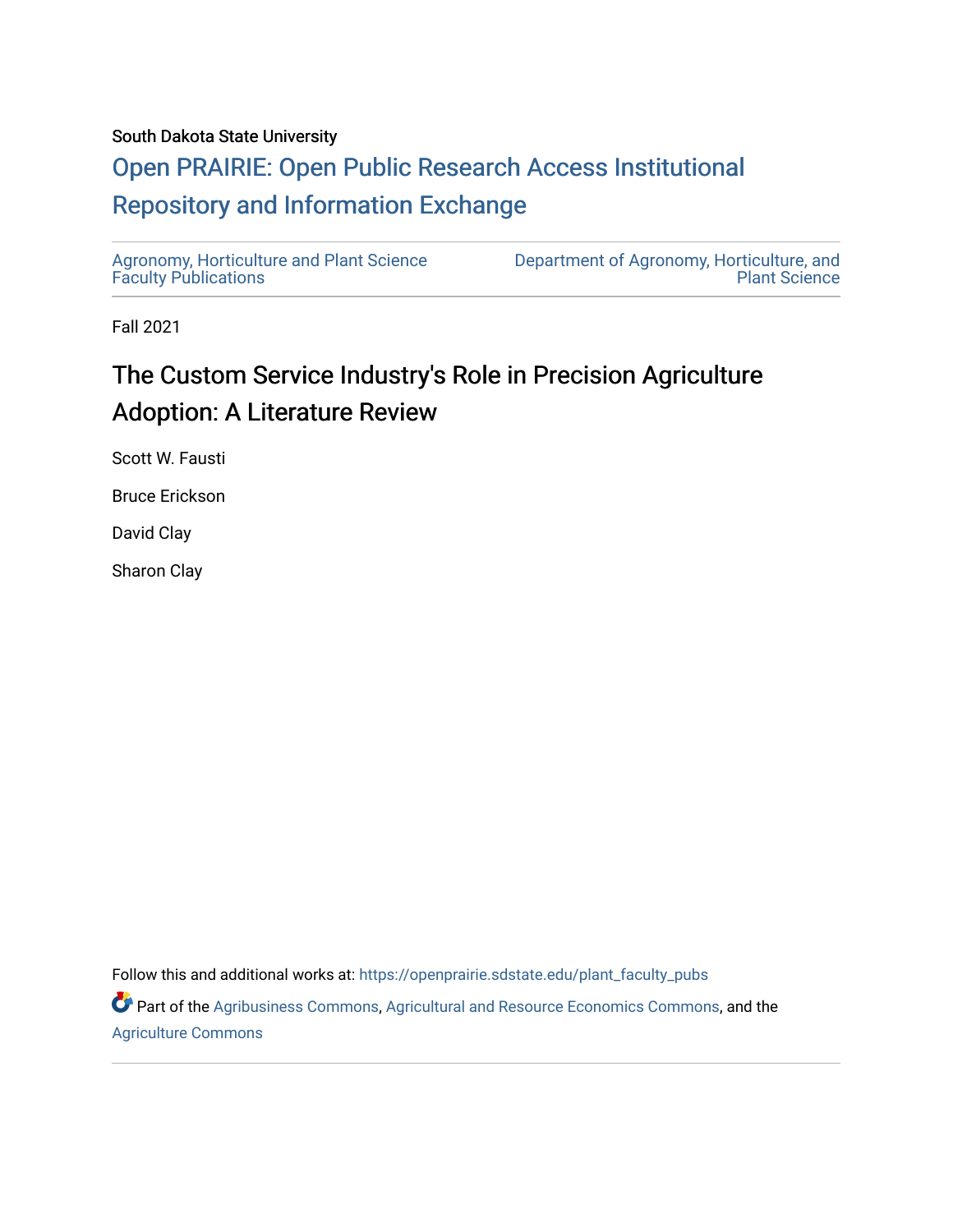**A Journal of the Western Agricultural Economics Association** *ve=* 



# **The Custom Service Industry's Role in Precision Agriculture Adoption: A Literature Review**

By Scott W. Fausti<sup>1</sup>, Bruce Erickson<sup>2</sup>, David Clay<sup>3</sup>, and Sharon Clay<sup>4</sup>

**Acknowledgments:** Support for this document was provided by South Dakota State University, Purdue University, California State University-Monterey Bay, the Precision Farming Systems community in the American Society of Agronomy, the International Society of Precision Agriculture, and U.S. Department of Agriculture- Agriculture and Food Research Initiative Higher Education Grant (2014-04572).

## **Abstract**

This literature review focuses on the role of the precision agriculture (PA) custom services industry in facilitating farmer adoption of PA technology. Based on the review, a series of stylized facts are developed that characterize the custom services industry's role in the PA adoption process in the United States. The literature suggests that increasing the availability of custom services in local agricultural production markets will positively influence the rate of PA adoption. Recent PA custom services industry field surveys, however, indicate that skilled labor, proficient in PA technology, is critical to develop and provide custom services needed to increase the supply of PA services to farmers. These surveys suggest that currently there is a shortage of qualified labor to work in the PA custom services sector. The PA labor issue appears to pose a potential barrier to the provision of PA technical training desired by customers, and the deployment of PA custom services to customers who have adopted or are considering the adoption of PA technology.

**Key Words:** Agribusiness, Agricultural Technology, Precision Agriculture, Workforce Development, Retail PA Services Industry

**JEL Codes: Q10, Q13, J43, L8** 

**<sup>1</sup>**Professor of Agribusiness College of Business, California State University-Monterey Bay, Seaside, Calif., and Professor Emeritus in the Department of Economics at South Dakota State University, Brookings. Email: Sfausti@csumb.edu Office: 831-582-4232

**<sup>2</sup>**Agronomy Education Distance & Outreach Director, Department of Agronomy, Purdue University, West Lafayette, Ind. Email: berickson@purdue.edu Office 765-494-7540

**<sup>3</sup>**Distinguished Professor in the Department of Agronomy, Horticulture and Plant Science, South Dakota State University, Brookings. South Dakota State University Email: David.Clay@sdstate.edu Office: 605-688-5081

**<sup>4</sup>**Distinguished Professor in the Department of Agronomy, Horticulture and Plant Science, South Dakota State University, Brookings. South Dakota State University Email: Sharon.Clay@sdstate.edu Office: 605-688-4757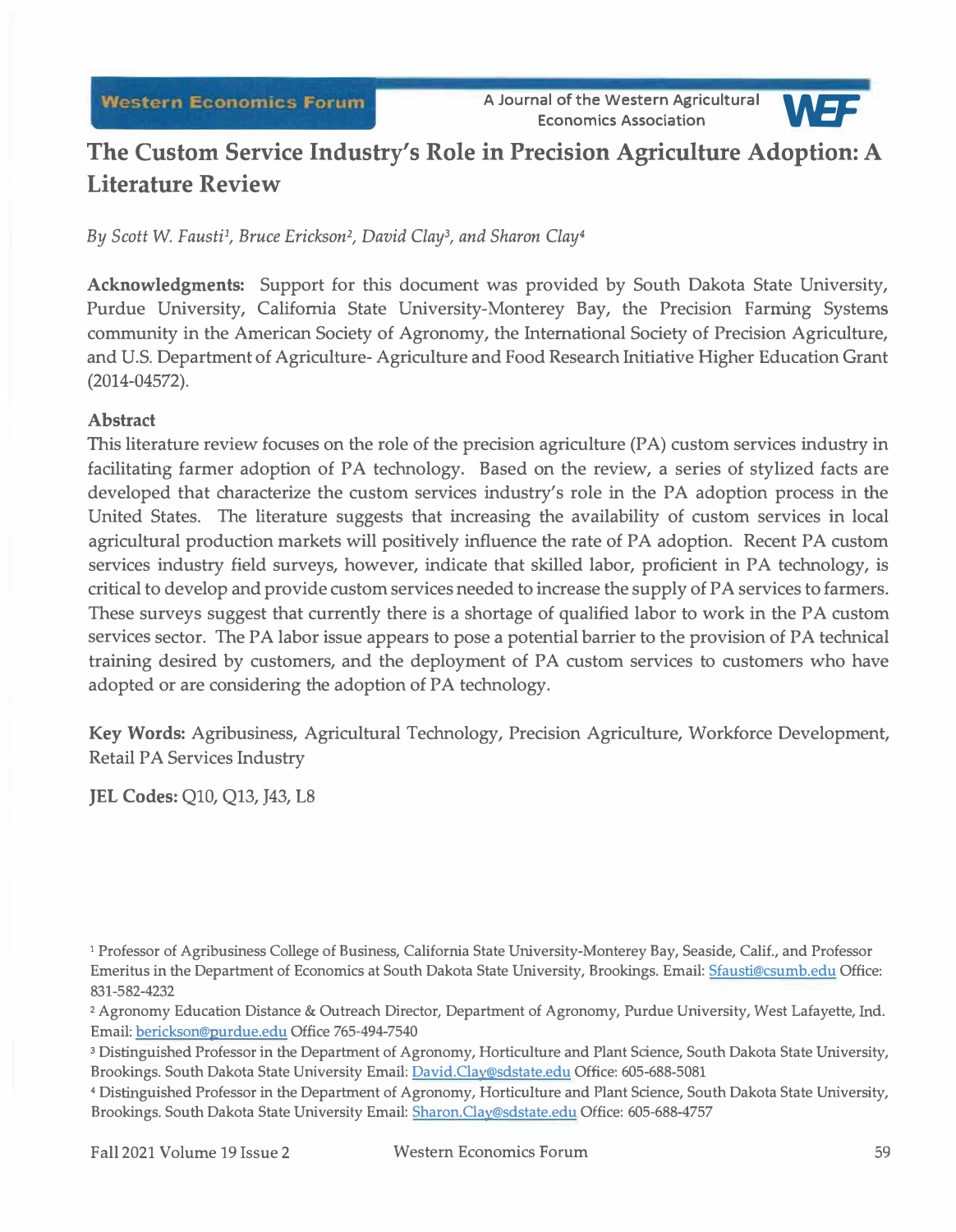#### **Introduction**

Precision Agriculture (PA) is a generic term that refers to the wide variety of electronic technologies that have been commercially developed over the last quarter century, and specifically adapted for application to agricultural production (Shannon et al. 2018). These technologies can increase production efficiency by providing information on the input requirements and output levels over a heterogenous production space (Davis et al. 1998), which should decrease production cost per unit of yield. Shannon et al. (2018) provides a general overview of this array of technologies. However, PA adoption also increases complexity of the production system as producers move from homogenous to heterogeneous input applications (Aubert et al. 2012).

The commercial adoption of PA technology began at roughly the same time as changes occurred in U.S. agricultural production policy with the passage of the "Federal Agriculture Improvement and Reform Act of 1996," commonly referred to as the Freedom to Farm Act (McDonald et al. 2013: pp. 22- 45; Fausti 2015). During this period, genetically modified organism (GMO) technology-based seed was commercially introduced to American agriculture. The commercial com-based ethanol industry entered into its industrial growth stage with the passage of U.S. biofuels legislation at the tum of the 21**st** century (Fausti 2015). Fausti discusses how the convergence of biotechnology innovations combined with changes in U.S. agriculture and energy policy altered the U.S. crop production system. These policies and technological advancements changed producer production practices and allowed producers to pursue increased profit by expanding their production capacity. This lowered the average cost per acre by capturing economy of scale efficiencies and has contributed to farm consolidation in the U.S. row crop industry (McDonald et al. 2013).

The consolidation of farms also opened the door for innovation that transformed the physical capital structure of U.S. farming operations. For example, McDonald et al. (2013: pp. 23-25) reports that in 1970 the average-sized (horsepower) tractor could plant 40 acres per day. By 2010, the averagesized tractor could plant 945 acres per day. McDonald et al. reports that similar production scale effects occurred in harvesting and planting equipment. These production scale effects created an economic incentive to develop complementary technologies to enhance the economies of scale effect in grain and oilseed cropping operations.

These complementary production technologies, as a class, is now referred to as precision agriculture technology (Shannon et al. 2018). The PA adoption issue, and the diffusion of various PA technologies has been extensively discussed in the literature ( e.g., Lowenberg-DeBoer 2003; Griffin and Lowenberg-DeBoer 2005; Schimmelpfennig and Ebel 2011; Tey and Brinda! 2012; Aubert et al. 2012; and Schimmelpfennig and Ebel 2016). However, the adoption rate across categories of PA applications varies widely. As a result, the PA adoption rate literature suggests that PA adoption has been slow, relative to other technological innovations in agriculture. For example, biofuel technology and crop seed development using GMO technology have become industry standard practice. PA adoption rates, however, are highly dependent on which PA technology category is being discussed (Schimmelpfennig and Ebel 2016; Lowenberg-DeBoer and Erickson 2019). According to this literature, guidance system technology is almost universally used, whereas less than 20% of farms reported using variable rate technology (VRT). Therefore, when discussing PA adoption rates, one cannot take a "one size fits all" approach. In addition, for this review, adoption refers to a producer adding a new PA technology to their production management system.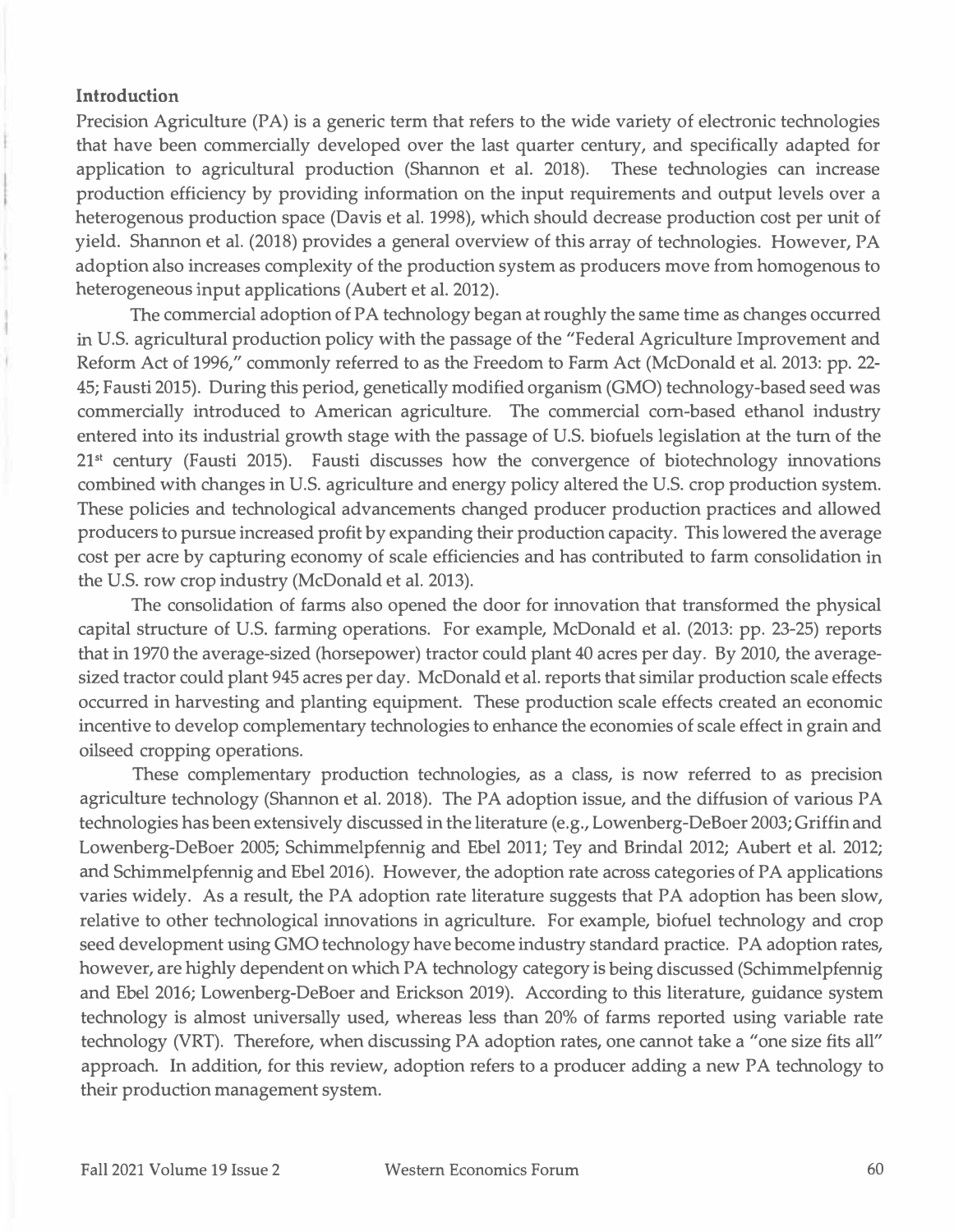The literature raises two issues when a farmer considers PA adoption. The first issue is the role management (i.e., the farmer) plays in the decision to adopt PA technology. The second issue is the availability of PA expertise in providing assistance to the farmer in making adoption decisions. In the United States, the retail custom services industry (seed/fertilizer/pesticide dealerships) is the most common source of local expertise needed to effectively navigate the PA adoption process (Erickson et al. 2018). Erickson also notes that recent industry survey results indicate that the custom services industry appears to be having difficulty finding qualified PA workers to fill vacant PA positions.

The objective of the literature review is to discuss the linkage between PA adoption rates and the PA retail custom services industry. A review and analysis of the PA literature allows a set of stylized facts to be drawn and provides a framework for discussion of the linkage among the PA rate of adoption, the PA custom services industry, and PA workforce development.

# **A Review of Labor and Management Factors Influencing the Diffusion of Precision Agriculture Technology Literature**

## *PA Diffusion Literature*

The PA literature has demonstrated that adoption of a variety of PA technologies increases productivity, decreases input costs, and reduces labor inputs (e.g., Lowenberg-DeBoer and Erickson 2019; Griffin et al. 2018; Schimmelpfennig and Ebel 2016; Bora et al. 2012; Tey and Brindal 2012; Griffin and Lowenberg-DeBoer 2005). These studies discuss the role of complexity and management in the PA adoption decision. Decision complexity associated with the adoption process is compounded by the level of investment needed to integrate PA technology into the farmer's production system. The advisory role played by PA vendors, university and government Extension services, and retail farm service providers, in the adoption decision process by management, has been widely discussed in this branch of the literature. The literature infers that PA custom services are a potentially underutilized management solution to the adoption conundrum.

Robertson et al. (2012) address the issue of adoption rates of VRT for fertilizer application in Australia. They identify the complexity of the decision, (e.g., where, when, how much fertilizer, crop, and cropping system) as a key component influencing the individual producer's adoption decision and industry wide diffusion of PA technology. Robertson et al. state that, "Adoption of complex technology requires the producer to modify a number of farming practices and the management of those practices," and they conclude that, "Producers need expert support and training to aid in the adoption process." Furthermore, Robertson et al. (pp. 194-95) argue that" Application of PA systems by farmers can be hindered by the lack of technical support and training ... " Paraphrasing Robertson, he concludes that because of the complexity of a farming system, the site-specific nature of the decisions, the lack of local support, and at times the lack of definitive agronomic research to corroborate decisions, it is not unexpected that VRT technology is lagging in adoption relative to other PA technologies.

Aubert et al. (2012) also concludes that complexity is a key barrier to PA adoption for Canadian farmers. They argue that to increase adoption there is a dual prerequisite of increased compatibility across PA technologies and a need for increased farmer expertise to support integration of PA technologies into production systems. Aubert et al. then discusses the role of PA vendors in the adoption process and concludes that vendors play an important role in the farmer's adoption decision process.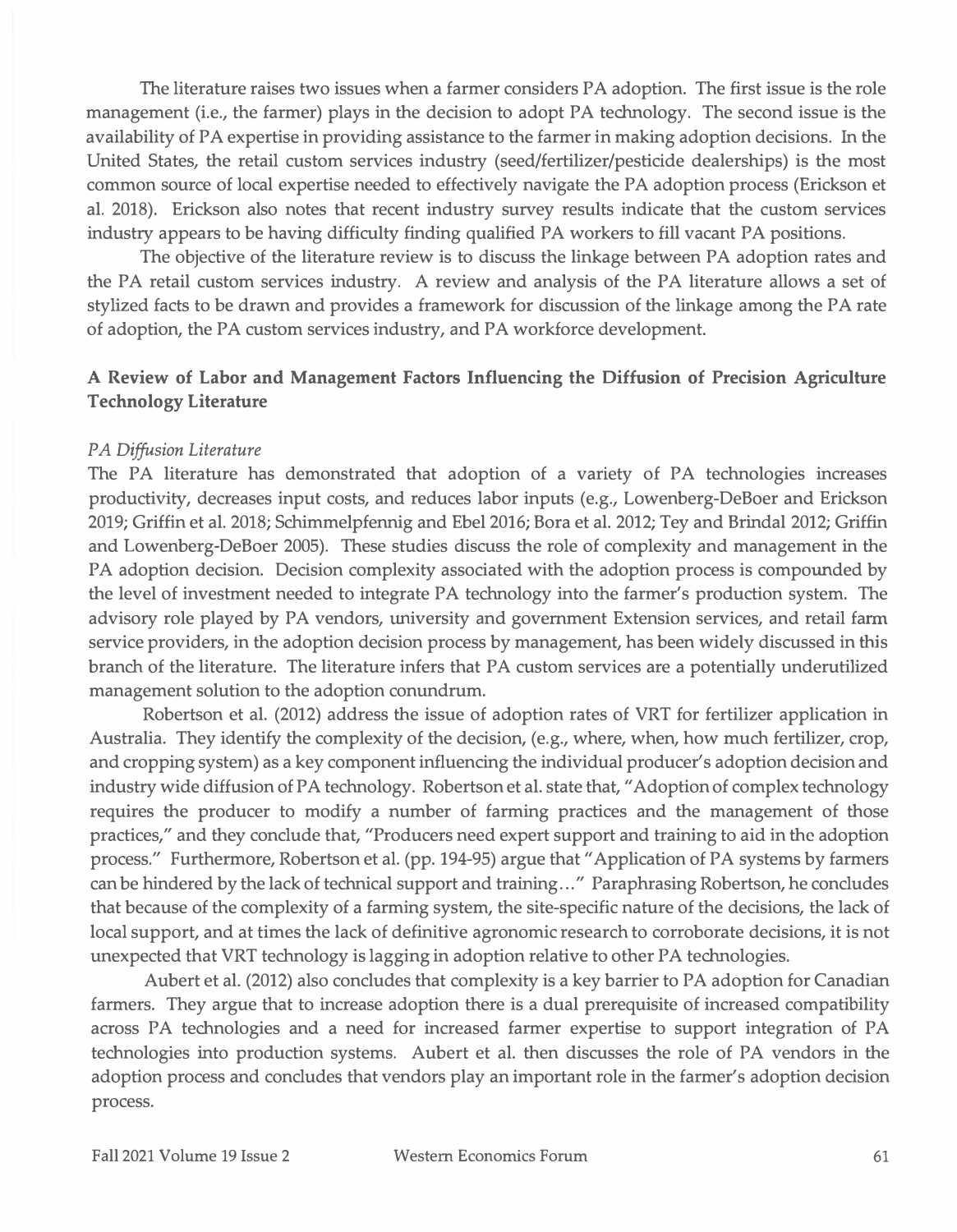**Fountas et al. (2005) compare the farmer's experience with precision agriculture in Denmark and the U.S. Eastern Corn Belt. They reported that the role of complexity in the PA adoption process was similar for U.S. and Denmark producers. The authors highlight a steep PA learning curve, and the high cost of PA equipment as barriers to adoption. They also indicate a need for trained PA specialists in both the private and public sectors to facilitate adoption rates. They suggested that the willingness to pay for PA services may be a channel for transferring PA knowledge from experts to inexperienced operators.** 

**Pierpaoli et al. (2013) focus on drivers of adoption and conclude that non-adopters lack skills for implementing PA in their operations and may lack the financial resources to purchase PA equipment. They infer that an opportunity exists to develop PA service firms specializing in the provision of contractual PA custom services. Contracting opportunities would provide non-adopters with option to purchase the technical PA knowledge and the application of PA services without the high fixed cost investment associated with purchasing PA technology (Pierpaoli et al. (2013: p. 67). McBride and Daberkow (2003: p. 24) state that "information from sources such as vendors and professional consultants is shown to be the most important to the potential adopter."** 

**Tey and Brindal (2012) review 25 studies with a focus on the informational, behavioral, social, and economic aspects of PA adoption. They report that adoption is influenced by a multitude of factors and conclude that adoption decreases with the increasing complexity of a technology. However, the availability of outside advisors can help farmers overcome this barrier.** 

**McBride and Daberkow (2003) report that the producer adoption decision is highly influenced by recommendations provided by crop consultants and retail input suppliers. They contend that areas with higher PA vendor concentrations have higher adoption rates. Shannon et al. (2018) also discuss the relationship between vendor concentration and adoption rates. They remark on the tendency of PA technology adopters to cluster around a service provider. Davis et al. (1998) suggest that farmers should consider using custom services as an alternative to the high fixed cost of capital and the steep management learning curve. With respect to the PA custom services sector, they indicate that service providers need a critical mass of PA adopters to justify the capital fixed cost and additional labor associated with providing PA services. These insights on PA adoption clusters suggest there may be a simultaneity issue.** 

**However, the observed tendency of spatial clustering provides an opportunity for rural economic development initiatives at state and federal levels to incentivize PA technology adoption. Spatial clustering of PA adoption around service providers may provide an economic policy path to promote local PA knowledge spillover. In turn, the spillover effect could address the steep learning curve issue raised by Davis et.al. (1998), and by Fountas et al. (2005). Similar policy prescriptions have been proposed in the literature (e.g., McBride and Daberkow 2003).** 

**Schimmel pfennig and Ebel (2011) discuss multiple PA technologies considered to be complementary in the production process. They document a positive relationship between the adoption of yield monitor technology and other more complex PA technologies, such as VRT. They conclude that the future cost structure of PA technologies will likely influence future adoption rates.** 

**Schimmelpfennig (2016) also discusses how PA technology can be complementary and have a positive relationship among PA adoption rates, PA adopter profitability, and farm size. Schimmelpfennig (Table 3) reports that producers farming less than 400 cropland acres have a per acre cost 1.6 to 2.7 times greater than those farming more than 1,200 cropland acres using similar PA and**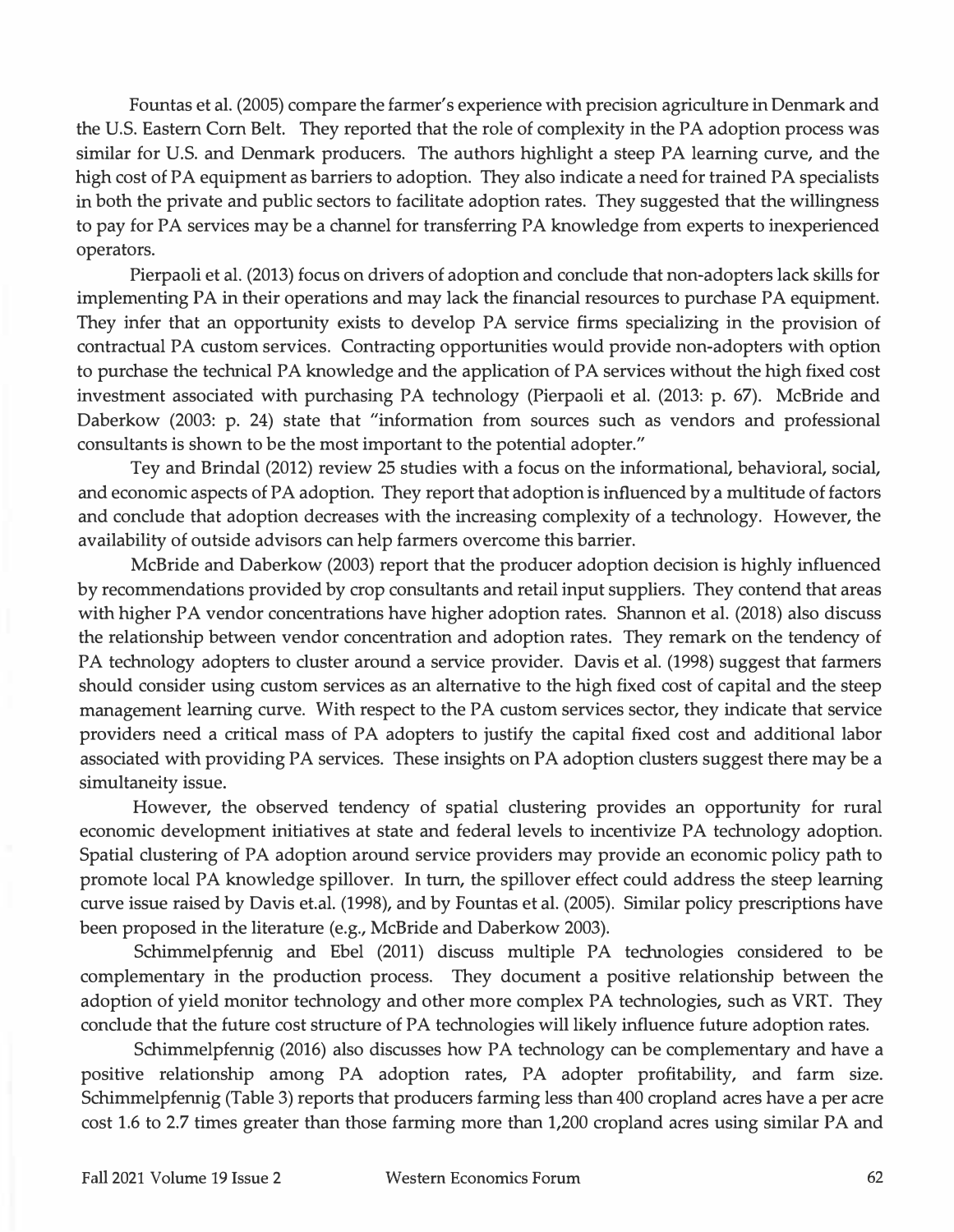non-PA custom services. Schimmelpfennig also discusses the relationship between farm size and PA adoption, and reports (p.12; Table 1) producers farming less than 600 cropland acres have adopted various PA technologies at a rate lower than producers farming more than 3,800 cropland acres. He concludes that economies of scale do play a role in the diffusion of PA technologies.

Schimmelpfennig and Ebel (2016) describe a sequential PA adoption process and the associated cost savings from adoption. They investigate the complexity of adopting complementary PA technologies with VRT as the final technology added to the production system. Notably, the number of farming operations adopting multiple technologies is inversely related to the number of PA technologies integrated into the farming operation. They report that highly educated producers using other non-PA technologies, such as GMO seed and soil testing, are more likely to be adopters of complex PA production systems.

The Schimmelpfennig contribution and the Schimmelpfennig and Ebel contributions tie directly to the PA complexity issue. Their findings support the conclusions of Robertson et al. (2012) and Aubert et al. (2012) that complexity, compatibility, economies of scale, and lack of farmer PA expertise pose barriers to PA adoption.

In a recent article by Lowenberg-DeBoer and Erickson (2019), they argue that rate of PA technology diffusion debate fails to see the "forest from the trees" (e.g., looking at the small details leads to missing larger overall issues). They assert that PA contains many tools, and producers select the tool(s) that best fits their farming operation, and some tools may not be needed. Lowenberg-DeBoer and Erickson (2019) discuss the idiosyncratic nature of PA adoption decision. For example, less complex technologies like Global Navigation Satellite Systems used in auto guidance have become standard practice in the United States due to its ease of implementation and its broad application to farming operations. On the other hand, they state that VRT applications have been adopted at a much lower rate. For example, VRT may not be appropriate for smaller fields or where field grade and soil variability are not issues. Their observation is consistent with the complexity hypothesis explanation of PA adoption.

Lowenberg-DeBoer and Erickson (p. 1554) argue that the literature has been focused on barriers to adoption and has not been "particularly useful in explaining or predicting national or regional PA adoption trends." This comment raises an interesting issue and suggests a need for additional research on this topic. A plausible supposition that would provide an explanation for this "lack of trend" is that the failure to explain regional or national trends in PA adoption may be associated with the variability in the availability of skilled PA workers in local markets.

Fausti et al. (2021) provides empirical support that indicates there is a positive association between the quality of the local PA labor force and farm size (a proxy for economies of scale) at the county level. Given that the supply of PA custom services is dependent on the size of its customer base, and on the availability and competency of the local PA labor force, this suggests that variability in regional PA adoption rates may be related to the variability in average farm size across counties. This discussion is consistent with the empirical work of Daberkow and McBride (1998). They report that larger crop farming operations have a higher probability of being PA adopters than smaller crop farming operations. In addition, they comment on producer demand for PA resources and surmise on page 154 that "such services may not be uniformly accessible."

The above discussion suggests that custom service providers in counties dominated by small and medium-sized farms have a smaller customer base and have greater difficulty finding qualified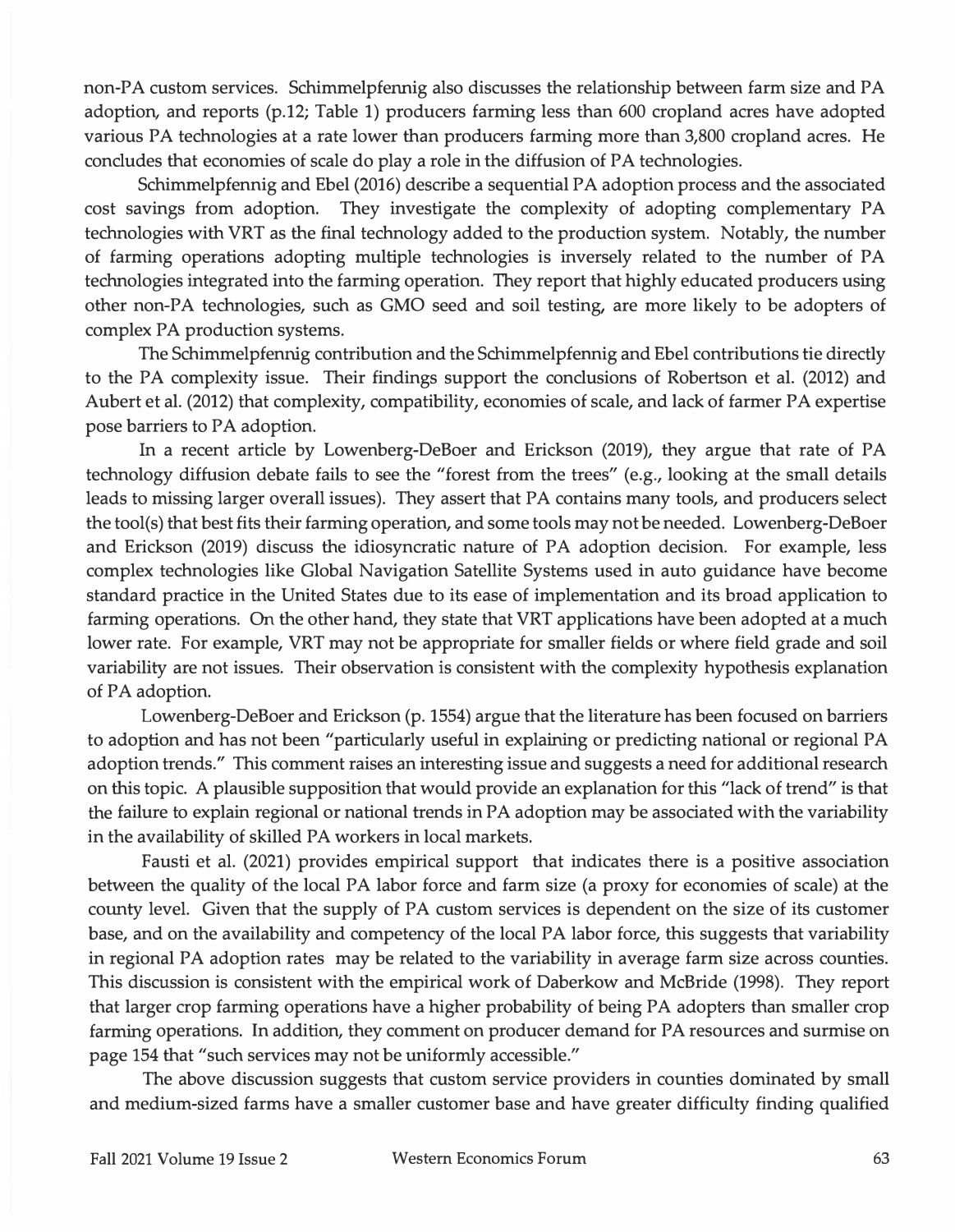PA labor relative to counties dominated by large scale farming operations. This is a plausible **explanation for the lack of trend in the PA adoption rate reported by Lowenberg-DeBoer and Erickson (2019). If average farm size is the factor that explains the "lack of trend", then is there a policy prescription to address the lack of adoption issue in counties dominated by small and medium-sized farms? Daberkow and McBride (1998) discuss potential policy solutions. However, they qualify their discussion by questioning if it is worth the public expenditure to increase the rate of adoption in low adoption areas. Such a policy would be necessary to increase the presence of PA custom service firms in such areas. In addition, any policy proposed would have to address the issue of PA labor supply.** 

#### *The PA Workforce Literature*

**The review of the PA literature lays the groundwork for a discussion of a subbranch of the literature which focuses on the PA workforce that supports the retail custom services industry. The ability of PA vendors to provide services to farmers relies on two factors, sustained demand for PA services and the availability of a trained PA workforce.** 

**Kitchen et al. (2002) provides an overview of educational needs of the PA industry. They postulate that one barrier to PA adoption is the lack of well-educated and trained workers in the various areas of PA technology. Kitchen et al. argues that the supply of a well-trained workforce is dependent on the number of education programs offering PA instruction. They go on to make numerous recommendations for improving PA education in the United States.** 

**Expertise in precision agriculture, as outlined by Erickson et. al. (2018), is defined as the**  *Knowledge, Skills, and Abilities* **(KSA) to apply PA technology to agricultural production. The retail custom services industry provides the technology, equipment, and expertise to guide the adoption process.** 

**Erickson et al. (2018) provides an overview of the U.S. PA retail custom services industry's view of the availability of skilled PA workers based on data collected in a retail dealership survey. In the survey, Erickson et al. asked retailers to rank past interviewees for PA positions on the interviewer's perception of the candidates' expertise in ten PA competency areas. This study focused on the relationship between types of PA expertise desired by the retailer, and the retailer's perception of the availability ( or lack thereof) of new hires possessing the desired qualifications. Their survey findings suggest that a skilled PA workforce is not universally available across the retail dealership industry. Another question of interest concerning the PA workforce that was asked by Erickson et al. focused on the view of retail custom service firms with respect to the difficulty in finding qualified applicants. Erickson et al. reports that 60% of retail custom service firms had a difficult (2 to 3 months to fill) or very difficult (more than 3 months) time finding qualified applicants. In addition, approximately 50% of the respondents indicated applicants, even though applying for PA positions, have a low or deficient level of understanding across KSA categories. This lack of available labor may pose a potential barrier to the provision of PA services in locations where PA labor is in short supply.** 

**Erickson et al. (2017; p. 22) also reports on the labor shortage issue and raises the issue of PA labor cost using data from a 2017 CropLife© survey of retail dealerships. They found that the percentage of dealerships surveyed indicating an increase in difficulty finding qualified PA employees rose from 47% in 2015 to 62% in 2017. Furthermore, Erickson et al. reports in the 2017 survey that 40% of the respondents agreed or strongly agreed with this statement: "The cost of employees who can provide precision services is too high for precision ag to be profitable."**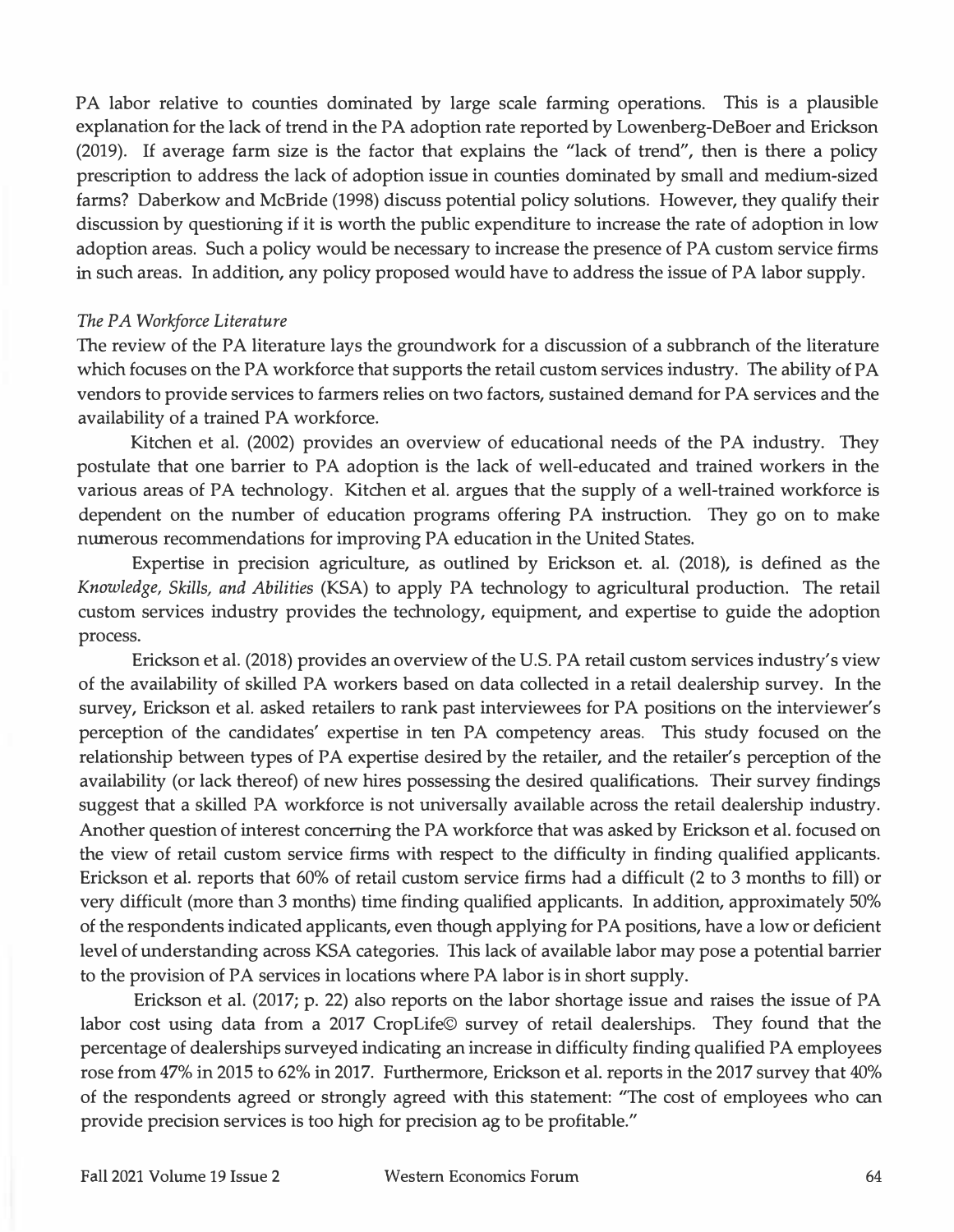The last study to be discussed looks at the issue of the availability of PA workforce training and development. In a study by Fausti et al. (2018) on education institutions with PA offerings, Fausti found a divergence in the educator versus industry expectations of student preparation in KSA areas. For instance, they report statistical means tests for the occupational category of equipment operator that indicate educational institutions gave 8 of 10 KSA categories a higher importance ranking than retail dealership respondents. In turn, retail dealership respondents rank math and statistical skills higher than educational institutions across occupation categories (Fausti et. al. 2018: Table 3). This divergence may be a partial explanation for the custom service industry's view that the PA labor pool lacks qualified candidates for PA positions in the industry. When one considers the findings in the studies discussed above, it suggests that the Kitchen et al. (2002) recommendations for developing curriculum, to turn out well-educated and trained workers in the various areas of PA technology, is still a work in progress. **<sup>5</sup>**

#### *Literature Summary*

The literature cited provides a series of common themes tying the rate of PA technology adoption to the ability of farmers to make the adoption decision. Commonly cited factors that pose potential barriers to adoption are: a) the complexity issue of adopting PA technology; b) lack of farmer expertise to identify PA technology suited for their farming operation and the lack of management skills to oversee a PA system once adopted; and c) the cost of adoption (both fixed and variable cost). The literature also identifies a set of potential solutions to overcome these barriers: a) PA expert services (consultants and Extension services) can function as a facilitator of farmer education programming to overcome the lack of farmer PA expertise; and b) farmer contracting for PA services through local retail agricultural custom service dealerships.

The literature has identified the custom services industry as a potential solution option to the rate of adoption issue. Evidence suggests that there is a linkage between custom services availability and adoption. This linkage is more relevant for small to medium-sized farming operations. The PA labor force education literature indicates that there is a shortage of qualified workers to meet the demand by the retail dealership industry in the United States. Thus, the rate of adoption for small and medium-sized farms is tied to the expansion of affordable custom services, and the expansion of custom services is tied to the size of a qualified PA labor pool. By extension, the shortage of qualified PA labor may be a partial explanation for differences in the cost per acre for custom services between large vs. small farms reported by Schimmelpfennig (2016). In turn, the cost differential combined with the positive association between average farm size and ability of custom PA service firms to find qualified PA labor (Fausti et al. 2021) provides a potential answer to the issue raised by Lowenberg-DeBoer and Erickson (2019) for the lack of a trend in the PA adoption rate at the regional or national level.

When the literature is viewed from this vantage point, it implies that there is a linkage among the literature issues of the PA adoption decision, PA custom services availability, and PA workforce development. This linkage allows a set of stylized facts to be drawn from the literature.

<sup>&</sup>lt;sup>5</sup> Programs have been expanding. For example, South Dakota State University offers major & minor, North Dakota State University is developing a major. Kansas State University and the University of Missouri both have certificate PA programs.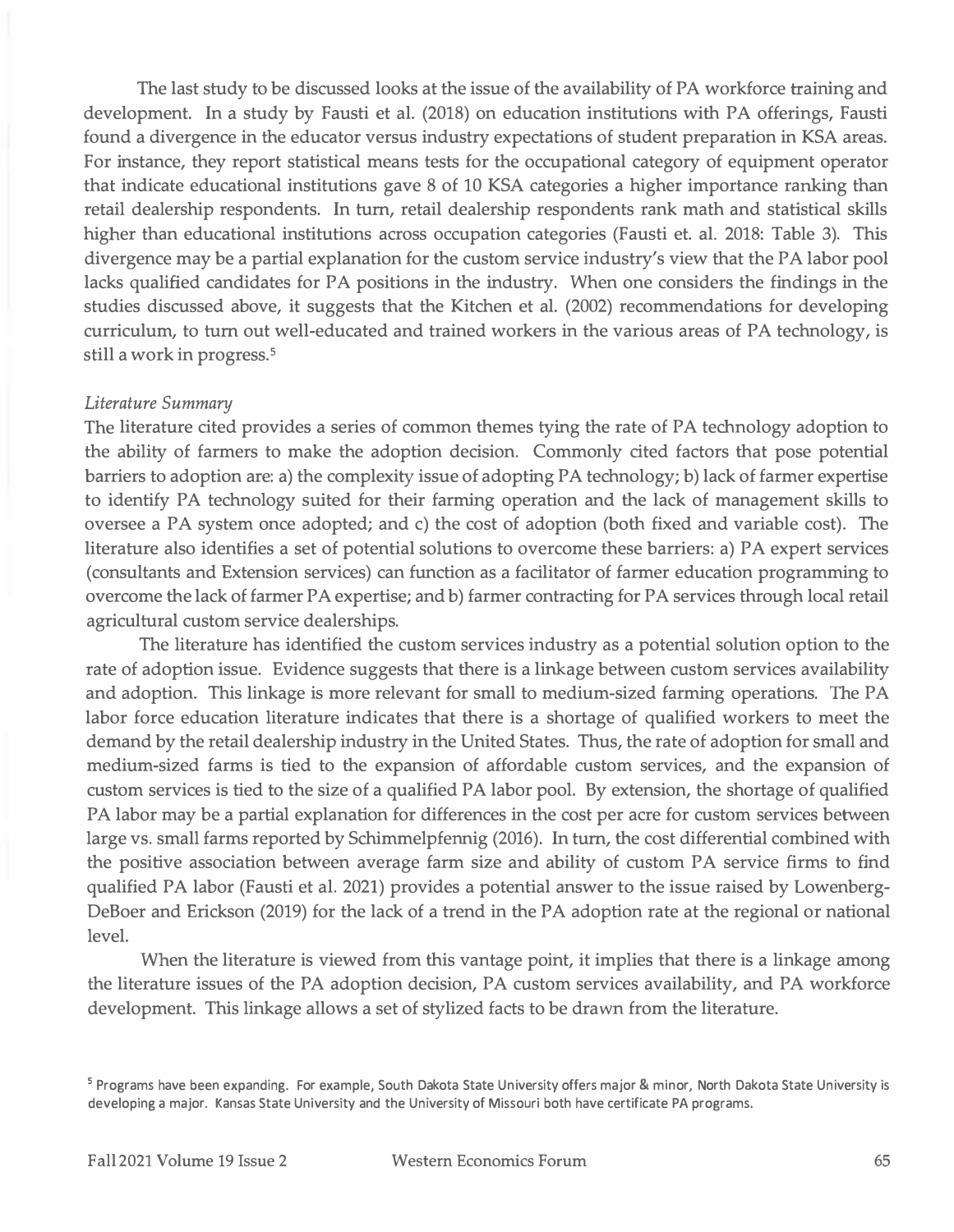## *Adoption Decision*

- **PA adoption increases farm management complexity.**
- **PA adoption requires a substantial fixed cost investment by producers who purchase PA equipment. Variable cost associated with PA implementation (purchase or contract) is dependent on economies of scale.**
- **Adoption of multiple PA complementary technologies increases production efficiency, and the benefits increase as production scale increases; however, complexity increases.**
- **Farm size, profitability, and PA adoption rates are positively related.**
- **Lacking economies of scale, small and medium-sized farming operations are at a cost disadvantage that may pose a barrier to PA adoption.**

## *Custom Services*

- **Custom PA services are an alternative adoption option to purchasing PA equipment.**
- **Custom service firms provide PA expertise to overcome the complexity issue for producers who own PA systems or contract for PA production and management services.**
- **Economies of scale and cost per acre of custom PA services are inversely related.**
- **PA adopters tend to cluster around custom PA service providers.**
- **Custom PA service providers establish operation centers in areas where the PA adoption level supports the investment.**
- **The retail custom services industry reports a shortage of qualified trained workers.**
- **PA labor cost is affecting the profitability of custom services provision.**
- **A well-trained PA workforce is necessary for the retail custom services industry to support future expansion of PA adoption.**

# **Conclusion**

**These stylized facts suggest that complexity and the lack of producer expertise are factors that do affect adoption rates. In turn, the literature implies that if farmers had access to PA Extension services and affordable PA vendor expertise, then adoption rates would be higher. However, greater access implies an increase in supply of custom PA services in local markets. PA service providers need a critical mass of PA adopters to set up operations in a local market. In turn, an increase in the supply of PA services will result in an increase in demand for PA skilled labor in local markets. Recent survey work indicates that the custom services industry is having a difficult time hiring qualified PA labor. It appears that the conditions necessary for the custom services industry to support the expansion of producer adoption of PA technology will require the development of policy that simultaneously incentivizes producer adoption and increases the supply of the qualified PA workers. Further research on these issues is needed.**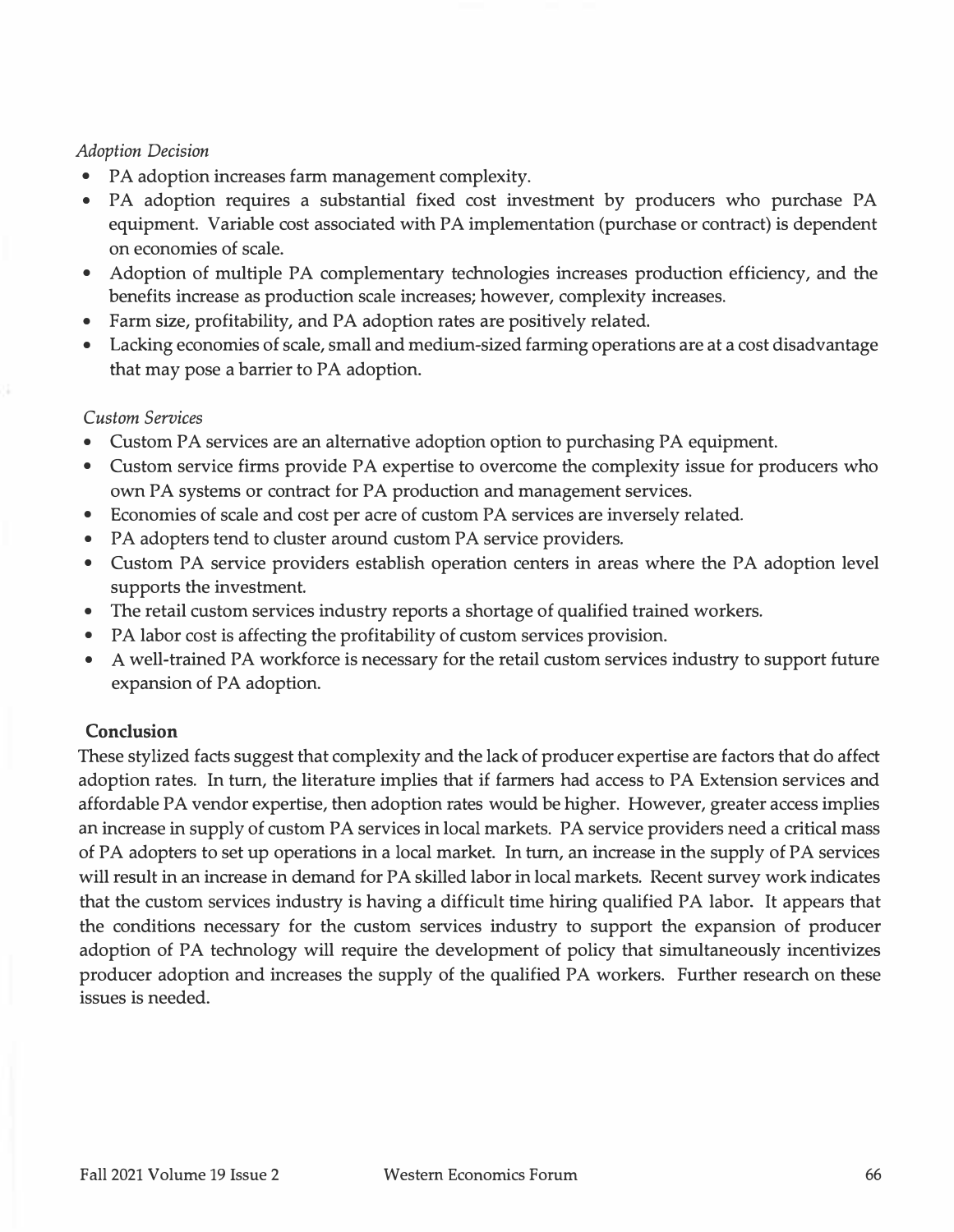#### **References**

Aubert, B. A., A. Schroeder and **J.** Grimaudo. 2012. "IT as enabler of sustainable farming: An empirical analysis of farmers' adoption decision of precision agriculture technology." Decision Support Systems 54(1): 510-520.

Bora, G. C., J.F. Nowatzki and D.C. Roberts. 2012. "Energy savings by adopting precision agriculture in rural *USA.11 Energy, Sustainability and Society* 2(1): 1-5.

Davis, G., W.W. Casady and R. E. Massey.1998. Precision agriculture: An introduction. WQ-450. Cooperative Extension, University of Missouri and Lincoln University, St. Louis, MO. https://extension2.missouri.edu/wq450.

Daberkow, S.G., and W.D. McBride. 1998. Socioeconomic Profiles of Early Adopters of Precision Agriculture Technologies. Journal of Agribusiness 16:151-168.

Erickson, B., **J.** Lowenberg-DeBoer and J. Bradford. 2017. "2017 precision agriculture services dealership survey." Depts. of Agricultural Economics and Agronomy, Purdue University, Lafayette, Indiana. https://ag.purdue.edu/digital-ag-resources/wp-content/uploads/2019/11/CropLife-Purdue-2017-Precision-Dealer-Survey-Report.pdf.

Erickson, B., S. Fausti, D. Clay and S. Clay. 2018. "Knowledge, Skills, and Abilities in the Precision Agriculture Workforce: An Industry Survey." *Natural Sciences Education* 47(1): 1-11.

Fausti, S. W., B. Erickson, S. Clay, L. Schumacher, D. Clay and D. Skouby. 2018. "Educator survey: Do institutions provide the precision agriculture education needed by agribusiness?" *J. Agribusiness* 36(1): 41-63.

Fausti, S. W. 2015. "The causes and unintended consequences of a paradigm shift in com production practices." *Environmental Science* & *Policy* 52: 41-50.

Fausti, S.W., B. Erickson, S. Clay, and D. Clay 2021. "Is the Custom Service Industry's Future Role in Precision Agriculture Linked to Workforce Development?" *Western Economic Forum, forthcoming.* 

Fountas, S., S. Blackmore, D. Ess, S. Hawkins, G. Blumhoff, J. Lowenberg-Deboer, and C.G. Sorensen. 2005. "Farmer experience with precision agriculture in Denmark and the US Eastern Corn Belt." *Precision Agriculture* 6(2):121-141.

Griffin, T. W. And **J.** Lowenberg-DeBoer. 2005. "Worldwide adoption and profitability of precision agriculture: Implications for Brazil." *Revista de Politica Agricola* 14(4): 20-37.

Griffin, T. W., J.M. Shockley and T.B. Mark. 2018. "Economics of precision farming." *Precision agriculture basics* (Chapter 15): 221-230.

Kitchen, N. R., C.J. Snyder, D.W. Franzen and W.J. Wiebold. 2002. "Educational needs of precision agriculture." *Precision Agriculture* 3(4): 341-351.